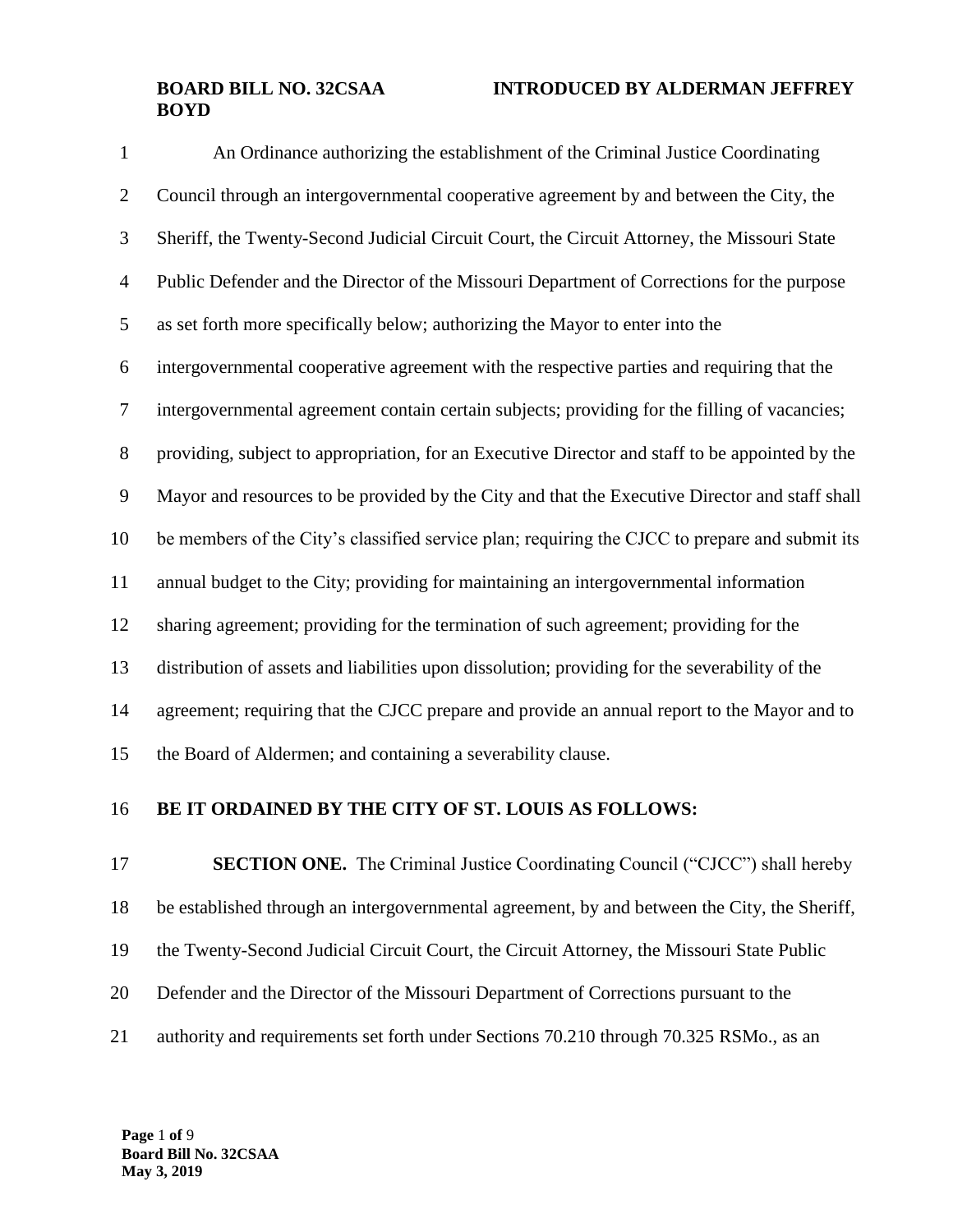| $\mathbf{1}$   | independent advisory council, for the purpose of ensuring the fair administration of criminal |
|----------------|-----------------------------------------------------------------------------------------------|
| $\sqrt{2}$     | and juvenile justice by increasing effective communication, collaboration and planning; and,  |
| 3              | to improve the criminal and juvenile justice systems' operation through effective data        |
| $\overline{4}$ | collection, sharing and analysis crosscutting the local criminal and public health systems.   |
| 5              | <b>SECTION TWO.</b> The Mayor, on behalf of the City of St. Louis, is hereby authorized       |
| 6              | to enter into and execute the intergovernmental cooperative agreement establishing the CJCC   |
| $\tau$         | and the agreement shall contain such terms and conditions as may be approved by the City      |
| 8              | Counselor and shall further include, but not be limited to the following:                     |
| 9              | A. Organization and Composition. The intergovernmental cooperative agreement                  |
| 10             | may provide that the CJCC be organized as a body corporate and politic, as provided for       |
| 11             | under Sections 70.210 through 70.325 RSMo., and shall be composed of nine (9) ex-officio      |
| 12             | voting members, five (5) appointed voting members, two (2) appointed non-voting members       |
| 13             | and four (4) ex-officio non-voting members as follows:                                        |
| 14             | 1.<br>Ex-Officio Voting Members. The Council shall consist of nine                            |
| 15             | (9) ex-officio voting members composed of the Circuit Attorney, the Twenty-                   |
| 16             | Second Judicial Circuit Court Administrator, the Police Commissioner, the                     |
| 17             | Administrative Judge of the Municipal Division of the Twenty-Second Judicial                  |
| 18             | Circuit Court, the Clerk of the Municipal Division of the Twenty-Second                       |
| 19             | Judicial Circuit Court, the Sheriff, the District Public Defender, the Corrections            |
| 20             | Commissioner of the City of St. Louis, and the Probation and Parole                           |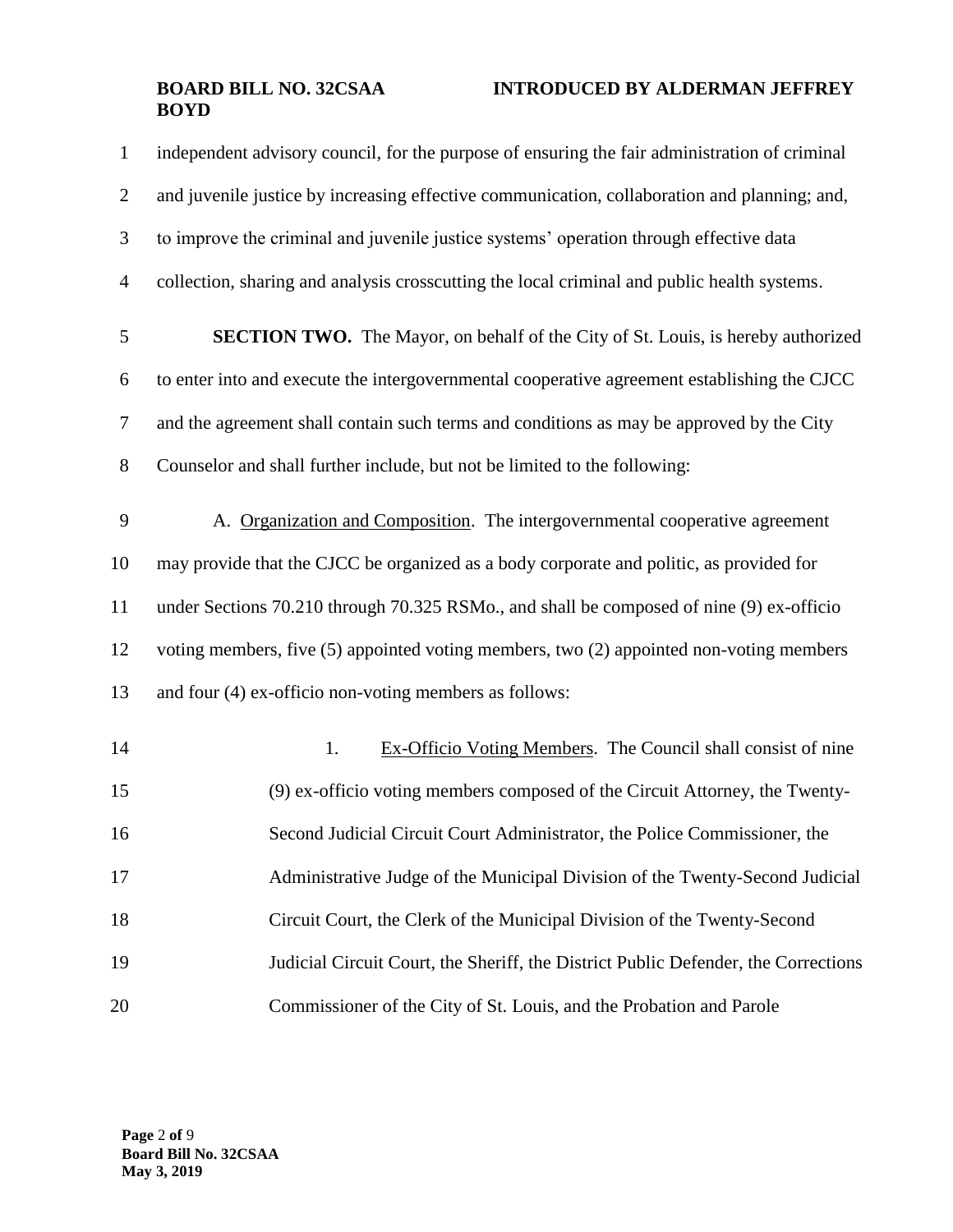# **BOYD**

| $\mathbf{1}$   | Administrator for the Eastern Region of the State of Missouri. The terms of    |
|----------------|--------------------------------------------------------------------------------|
| $\overline{2}$ | the ex-officio members shall correspond to their respective official terms.    |
| 3              | 2.<br><b>Appointed Voting Members.</b>                                         |
| $\overline{4}$ | The Presiding Judge of the Twenty-Second Judicial<br>(a)                       |
| 5              | Circuit Court shall appoint one (1) judge of the Twenty-Second                 |
| 6              | Judicial Circuit Court to serve as a member on the CJCC. The                   |
| 7              | appointed judge shall be a voting member and shall serve at the                |
| 8              | pleasure of the Presiding Judge.                                               |
| 9              | The appointed judge of the Twenty-Second Judicial<br>$\left(\mathbf{b}\right)$ |
| 10             | Circuit Court shall, at the recommendation of the Executive                    |
| 11             | Director of the CJCC, appoint two (2) voting members who                       |
| 12             | represent stakeholder agencies that provide supportive services                |
| 13             | to the criminal justice system. The initial term for these                     |
| 14             | appointed members shall initially be two years for one of                      |
| 15             | supportive stakeholder members and four years for the other.                   |
| 16             | Thereafter, members appointed to these positions shall have                    |
| 17             | terms of four (4) years or until his or her successor is duly                  |
| 18             | appointed and qualified.                                                       |
| 19             | The appointed judge of the Twenty-Second Judicial<br>(b)                       |
| 20             | <b>Circuit Court shall, at the recommendation of the Executive</b>             |
| 21             | Director of the CJCC, appoint two (2) voting members who                       |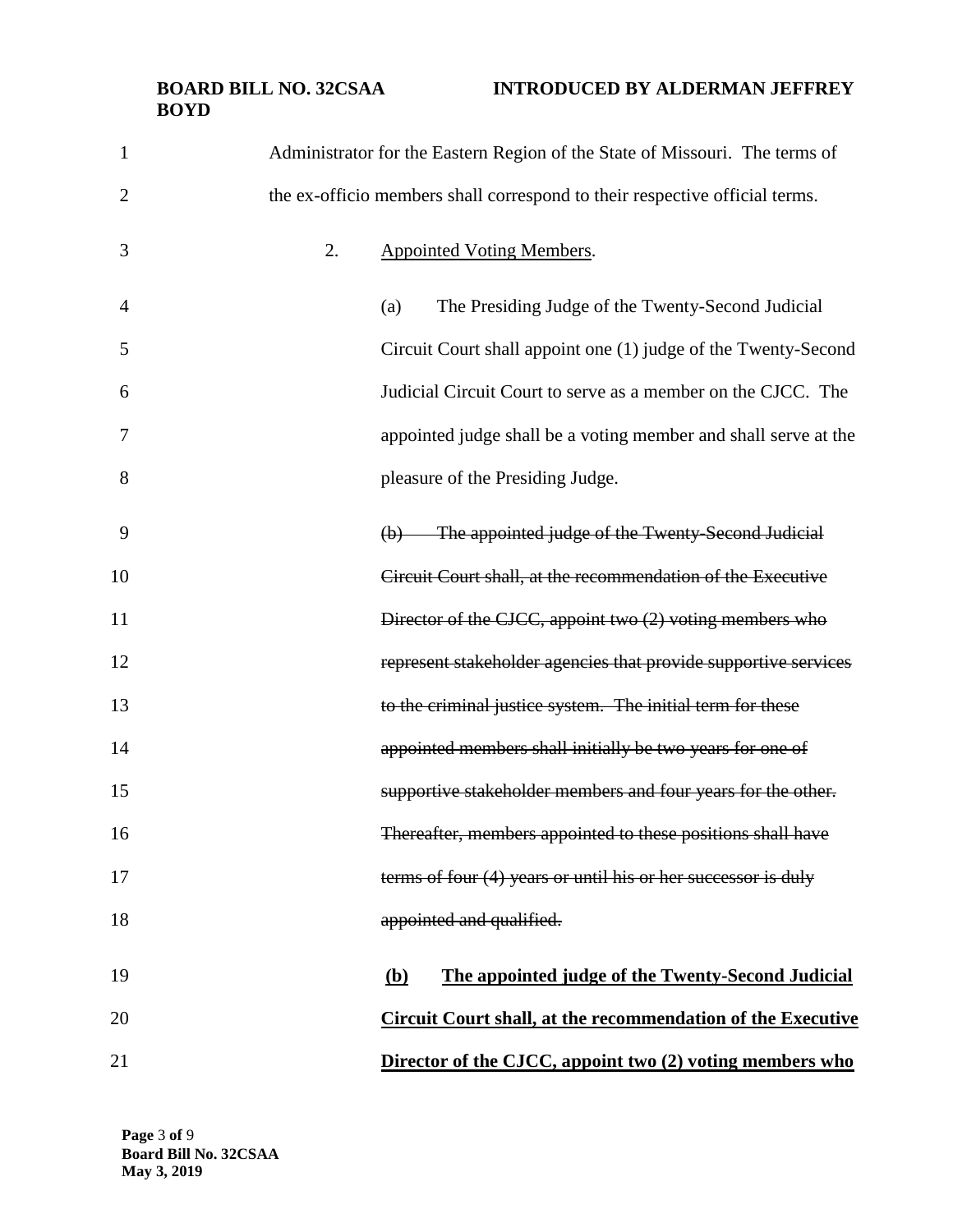**BOYD**

| <i>лига.</i> | INTRODUCED DT ALDERWAN |
|--------------|------------------------|
|              |                        |
|              |                        |
|              |                        |

| $\mathbf{1}$   | represent community based stakeholder agencies whose                         |
|----------------|------------------------------------------------------------------------------|
| $\overline{2}$ | mission aligns with the CJCC priorities. The criteria to be                  |
| 3              | used by the Executive Director's recommendation of these                     |
| 4              | two positions shall be set forth in the intergovernmental                    |
| 5              | cooperative agreement. The initial term for these appointed                  |
| 6              | members shall initially be two years for one member and                      |
| 7              | four years for the other. Thereafter, members appointed to                   |
| 8              | these positions shall have terms of four (4) years or until his              |
| 9              | or her successor is duly appointed and qualified.                            |
| 10             | The Circuit Attorney shall appoint one (1) attorney from<br>(c)              |
| 11             | the Circuit Attorney's Office to serve as a member on the                    |
| 12             | CJCC.                                                                        |
| 13             | The Sheriff's Office shall appoint one (1) deputy from<br>(d)                |
| 14             | the Sheriff's Office to serve on the CJCC.                                   |
| 15             | 3.<br>Appointed Non-voting Members. The Circuit Attorney shall               |
| 16             | appoint one (1) non-voting member who has a background in providing          |
| 17             | prosecution based crime victim services. The Police Commissioner shall       |
| 18             | appoint one (1) non-voting member who has a background in providing law      |
| 19             | enforcement based crime victim services. The terms for these appointed       |
| 20             | members shall initially be two years for the member with the law enforcement |
| 21             | crime victim services background and four years for the member with the      |

**Page** 4 **of** 9 **Board Bill No. 32CSAA May 3, 2019**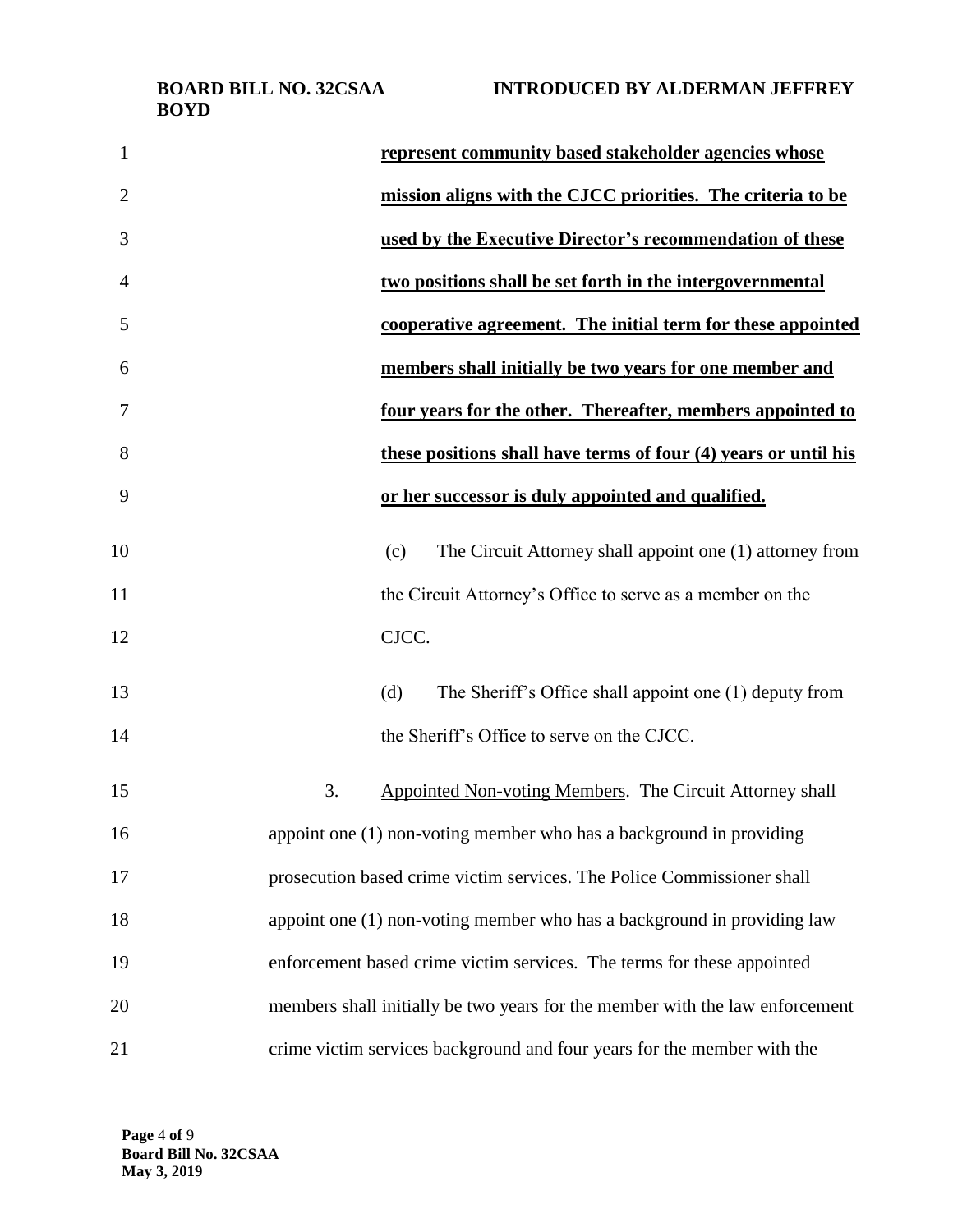| $\mathbf{1}$   | prosecution based crime victim services background. Thereafter, members                     |
|----------------|---------------------------------------------------------------------------------------------|
| $\overline{2}$ | appointed to these positions shall have terms of four (4) years or until his or             |
| 3              | her successor is duly appointed and qualified.                                              |
| 4              | Ex-officio Non-Voting Members. The Mayor, the President of<br>$\overline{4}$ .              |
| 5              | the Board of Aldermen, the City Counselor and the Director of Public Safety                 |
| 6              | shall serve as ex-officio non-voting members. The terms of the ex-officio non-              |
| 7              | voting members shall correspond to their respective official terms.                         |
| 8              | B. Powers and duties. The intergovernmental cooperative agreement shall set forth           |
| 9              | the powers of the CJCC to ensure that the CJCC has all powers reasonably necessary to       |
| 10             | function under the intergovernmental cooperative agreement including, but not be limited to |
| 11             | the following:                                                                              |
| 12             | 1. To sue and be sued in its corporate name;                                                |
| 13             | 2. To take and hold any property, real or personal, in fee simple or otherwise;             |
| 14             | 3. To sell, lease, lend or otherwise transfer any property or interest in property          |
| 15             | owned by it;                                                                                |
| 16             | 4. To make contracts;                                                                       |
| 17             | 5. To have and use a corporate seal;                                                        |
| 18             | 6. To apply for grants only if such application(s) would not compete with a                 |
|                |                                                                                             |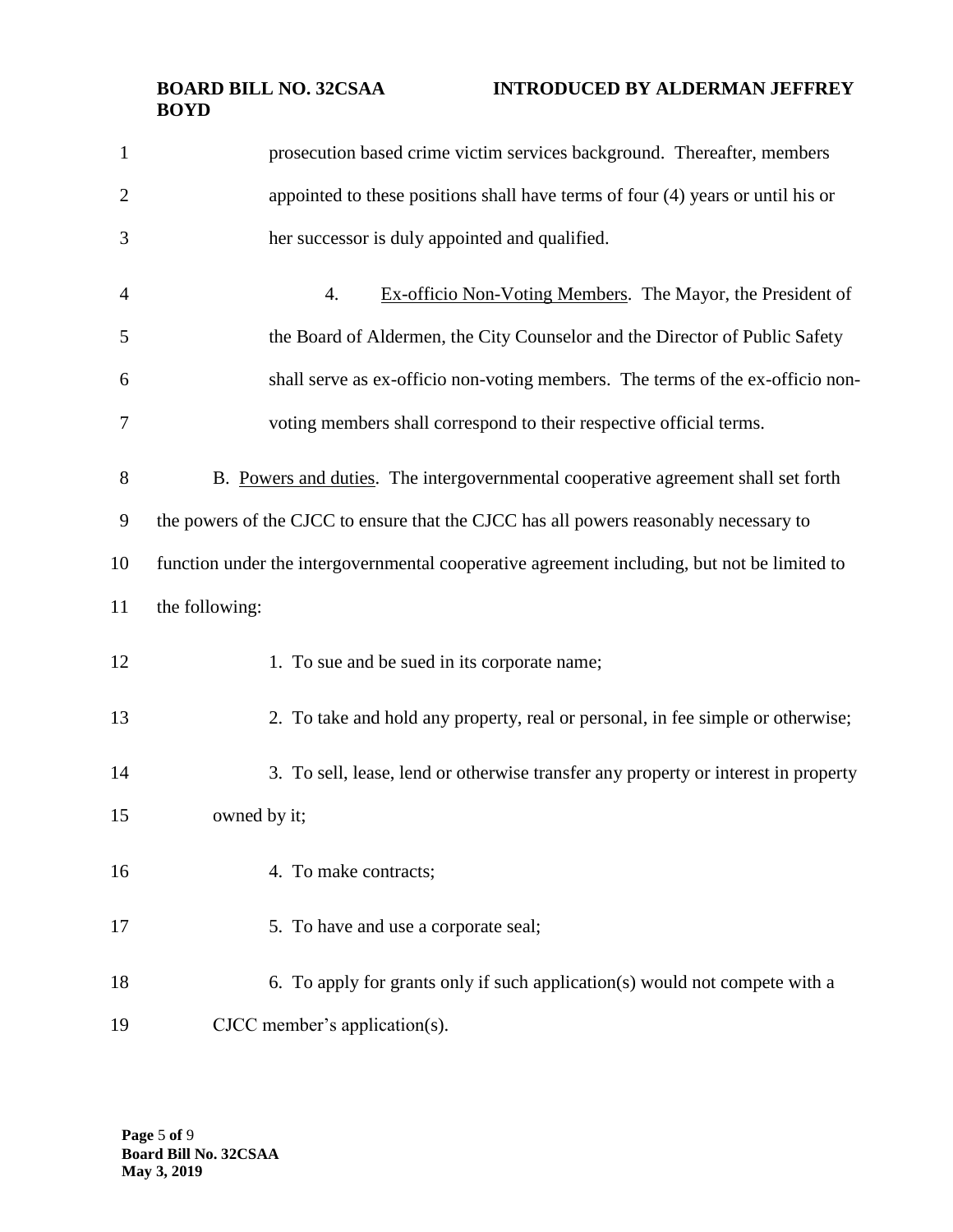| $\mathbf{1}$   | 7. To accept, receive and expend funds, grants, and services from the Federal,            |
|----------------|-------------------------------------------------------------------------------------------|
| $\overline{2}$ | State, or City government or their agencies.                                              |
| 3              | 8.<br>To make recommendations concerning the coordination of the activities               |
| $\overline{4}$ | and the mobilization of the resources of the member agencies in improving public          |
| 5              | safety in, and the criminal justice system of, the City of St. Louis;                     |
| 6              | 9.<br>To cooperate with and support the member agencies in carrying out the               |
| 7              | purposes of the CJCC;                                                                     |
| 8              | 10.<br>To define and analyze issues and procedures in the criminal justice                |
| 9              | system, identify alternative solutions, and make recommendations for improvements         |
| 10             | and changes in the programs of the criminal justice system;                               |
| 11             | 11.<br>To receive information from, and give assistance to, other City of St.             |
| 12             | Louis agencies concerned with, or affected by, issues of public safety and the criminal   |
| 13             | justice system;                                                                           |
| 14             | 12.<br>To make recommendations regarding systematic operational and                       |
| 15             | infrastructural matters as are believed necessary to improve public safety in the City of |
| 16             | St. Louis;                                                                                |
| 17             | 13.<br>To advise and work collaboratively with the criminal justice agencies              |
| 18             | in the City in developing justice planning documents and allocating grant funds; and      |
| 19             | To establish measurable goals and objectives for reform initiatives.<br>14.               |
| 20             | C. The CJCC shall not have the power to abolish the office of any elected official.       |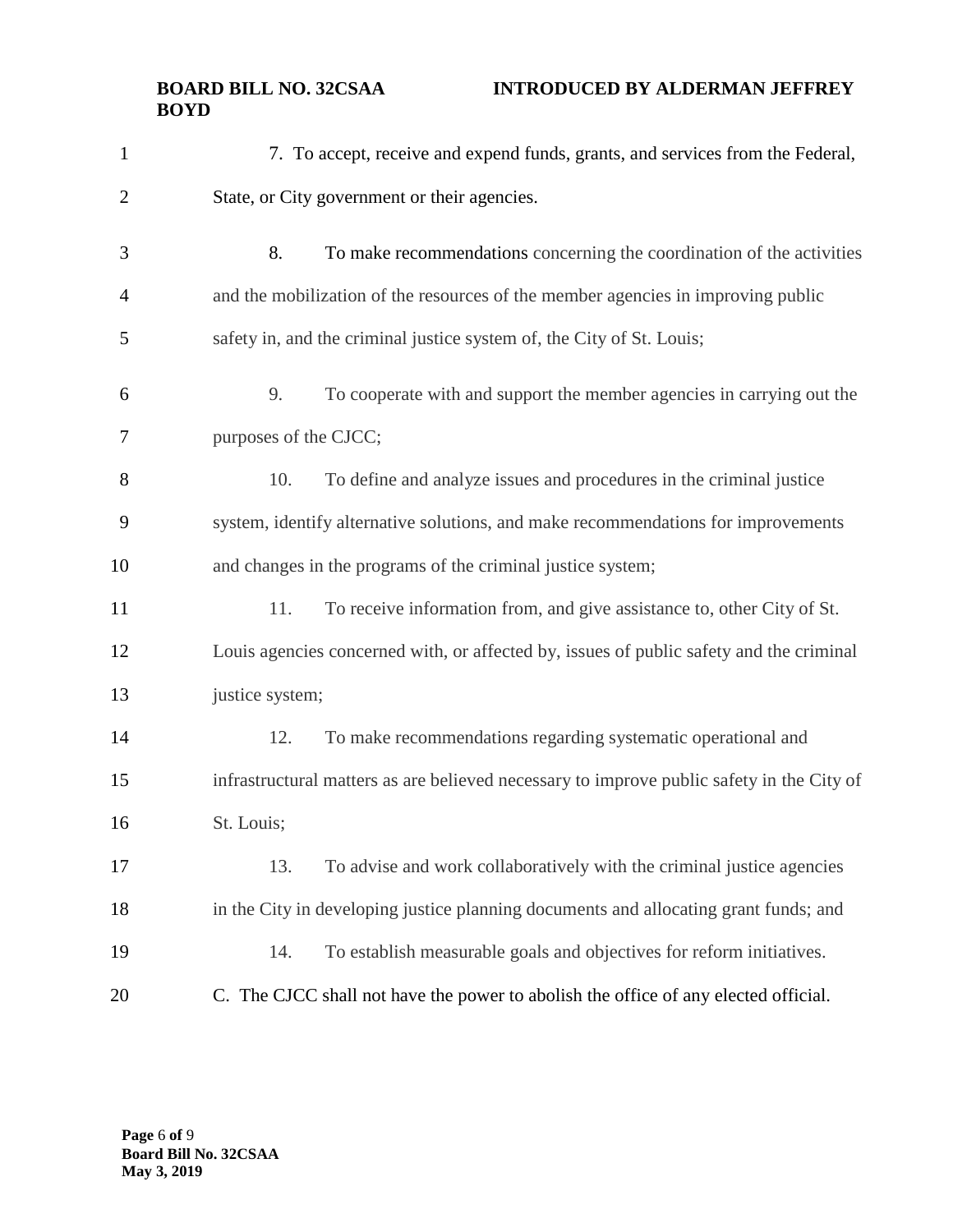1 D. By-laws, Quorum and Officers. The intergovernmental cooperative agreement shall provide that the CJCC shall select officers and adopt by-laws for the conduct of its business, consistent with any applicable law, including but not limited to Chapter 610 and section 105.452 RSMo. 2000 as amended. The by-laws shall be filed with the Register of the City of St. Louis and shall include such topics, but not be limited to: quorum, minutes, committees, records retention and disqualification from voting.

 **SECTION THREE.** Vacancies. In the event of a death, incapacity, resignation or removal of any appointed member of the CJCC prior to the expiration of his or her term, the vacancy shall be filled in same manner and under the same provisions governing the original appointment, but the length of the term shall only be for the remaining portion of the original term.

**SECTION FOUR.** The intergovernmental cooperative agreement shall provide that the Mayor of the City of St. Louis shall appoint, subject to appropriation, an Executive Director and staff who shall assist the CJCC, under the direction of its Chair, in the performance of its functions. The City shall, subject to appropriation, provide all necessary supplies, equipment, and resources to assist the CJCC in the performance of its functions. The Executive Director and the staff shall be members of the City's classified service plan. **SECTION FIVE.** The intergovernmental cooperation agreement shall provide that the CJCC shall prepare and submit its annual budget to the City pursuant to the provisions of the City Charter.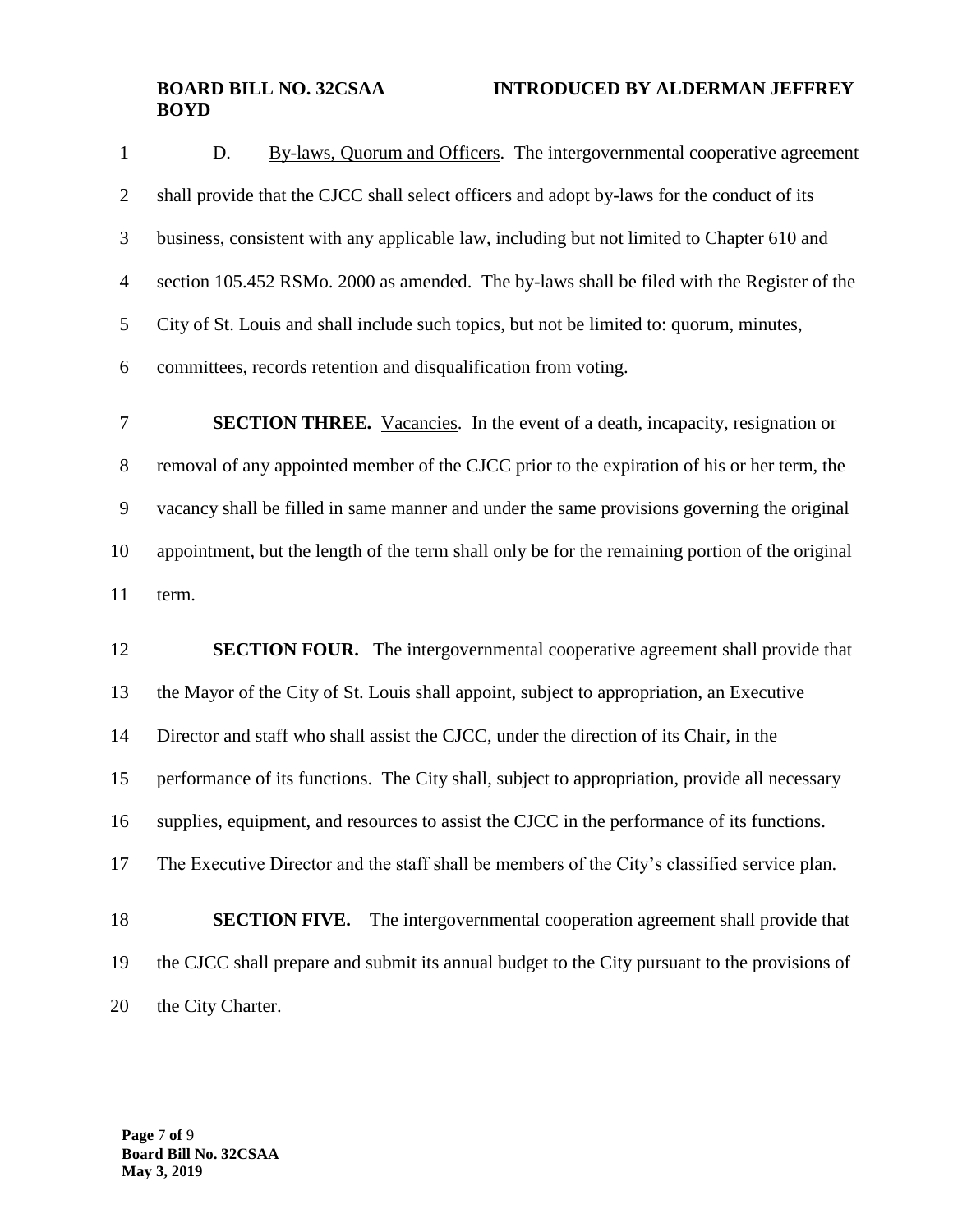| 1              | <b>SECTION SIX.</b> The intergovernmental cooperation agreement shall provide that the           |
|----------------|--------------------------------------------------------------------------------------------------|
| $\overline{2}$ | CCJC maintain an intergovernmental information sharing agreement ("IISA") among the City         |
| 3              | of St. Louis, the Sheriff, the Twenty-Second Judicial Circuit Court, the Circuit Attorney,       |
| $\overline{4}$ | the Missouri State Public Defender and the Director of the Missouri Department of                |
| 5              | Corrections, and other public and private entities to implement and govern the sharing of        |
| 6              | information among them in a lawful, secure, effective, efficient, simple, and practical          |
| $\tau$         | manner. The CCJC will have the authority to negotiate, enter into, administer, perform,          |
| 8              | modify, amend, enforce, and terminate the IISA.                                                  |
| 9              | <b>SECTION SEVEN.</b> The intergovernmental cooperation agreement shall provide that             |
| 10             | the CJCC shall terminate or dissolve at five (5) years from the effective date of this ordinance |
| 11             | unless two-thirds of its voting membership determines that it shall remain in effect. The        |
| 12             | intergovernmental cooperation agreement shall also provide for at least one other method of      |
| 13             | termination and or for any member of the agreement to withdraw its participation under the       |
| 14             | agreement.                                                                                       |
| 15             | <b>SECTION EIGHT.</b> The intergovernmental cooperation agreement shall provide that             |
| 16             | in the event of the dissolution or termination of the CJCC that all assets remaining after       |
| 17             | liabilities or obligations of the CJCC have been paid, satisfactorily discharged or adequate     |
| 18             | provisions made therefore, shall be distributed to the City of St. Louis.                        |
| 19             | <b>SECTION NINE.</b> The intergovernmental cooperation agreement shall provide that if           |

any one or more of the provisions thereof be declared unconstitutional or contrary to law, the